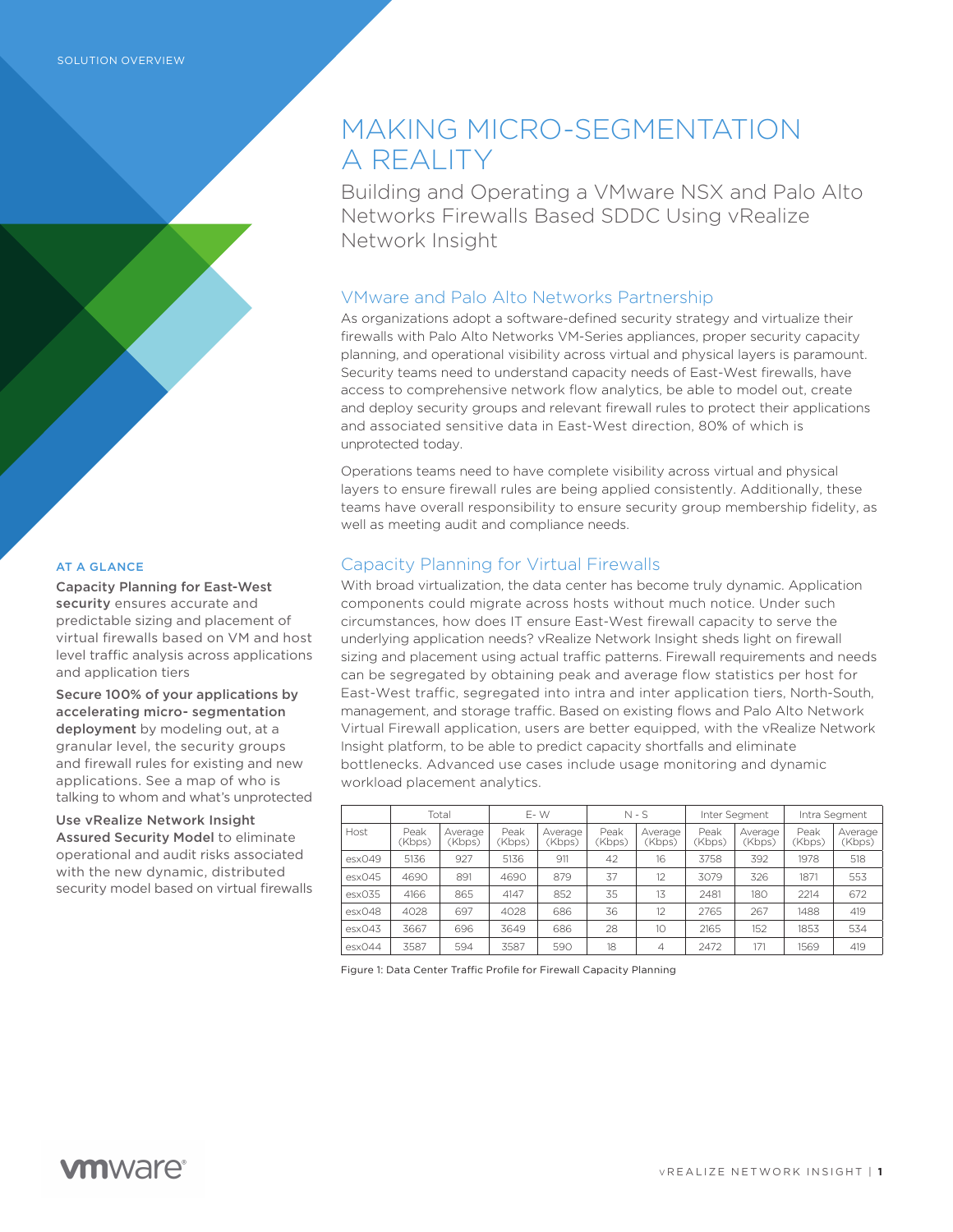#### KEY BENEFITS

Enterprises, in their journey towards a software-defined data center, are embracing newer software-defined security models based on network virtualization platforms and virtual firewall offerings from vendors such as VMware (NSX) and Palo Alto Networks (VM-Series). vRealize Network Insight accelerates software-defined data center adoption by providing a radically simple and automated approach to micro- segmentation, virtual firewall capacity planning, and ongoing security operations. vRealize Network Insight provides a communication map of the data center using in-depth flow visibility and analytics. vRealize Network Insight also suggests security groups and firewall rules based on VM configuration and run time flow data. On a continuous basis, vRealize Network Insight brings visibility into the effective firewall rules and security group memberships of workloads and virtual machines. vRealize Network Insight makes micro-segmentation simple, automated and predictable.

## Implementing Software-Defined Security

#### Secure 100% of your applications using micro-segmentation

The vRealize Network Insight platform provides comprehensive network flow assessment and East-West analytics to model out security groups and firewall rules, thus significantly easing out the path to micro-segmentation. This analysis helps organizations to understand what's unprotected, group VMs into meaningful security groups and model the right set of firewall rules to obtain a Zero Trust Security Model, thus ensuring maximum application security without compromising application connectivity and availability. vRealize Network Insight fully supports VMware NSX distributed firewall as well as Palo Alto Networks VM-Series Virtual Firewalls.

Designed for agent-less implementation, the vRealize Network Insight platform, delivered as virtual appliance leverages IPFIX information from sources such as VMware vSphere Distributed Virtual Switches to provide micro-segmentation models. Network and security teams can leverage vRealize Network Insight to effectively micro-segment their network.

### Using vRealize Network Insight for Micro-segmentation

The vRealize Network Insight platform is used by IT organizations to (a) understand and quantify the benefits of micro-segmentation, (b) model out the capacity requirements, security grouping and firewall rules, and (c) implement security groups and firewall rules inside VMware NSX and Palo Alto Networks VM-Series Virtual Firewalls.

| Traffic Distribution (by Total Bytes) **<br>ł |                          |                  |  |  |  |  |  |  |
|-----------------------------------------------|--------------------------|------------------|--|--|--|--|--|--|
| East-West (EW)                                | Switched (% of EW)       | Routed (% of EW) |  |  |  |  |  |  |
| 85%                                           | 53%                      | 47%              |  |  |  |  |  |  |
| $(10$ GB)                                     | $(5.2$ GB)               | $(4.7$ GB)       |  |  |  |  |  |  |
| VM to VM (% of EW)                            | Within Host (% of VM-VM) | Internet         |  |  |  |  |  |  |
| 91%                                           | 14%                      | 15%              |  |  |  |  |  |  |
| $(9$ GB)                                      | $(1.3$ GB)               | $(1.8$ GB)       |  |  |  |  |  |  |

Figure 2: Data Center Security Coverage

Often there is not a good understanding of how various elements in the data center communicate in the East-West direction and what part of such communication is unprotected. The vRealize Network Insight platform generates an instant report of the Data Center Security Coverage and highlights the amount of traffic that is flowing in an unsecured or un-optimized manner.

vRealize Network Insight breaks down the traffic distribution into East-West, North- South, Internet, VM to VM, VM to Physical, Hair-pinned and overall Unprotected. Users can thus get a clear assessment of the benefits of deploying micro-segmentation to secure and optimize the unprotected part of their data center.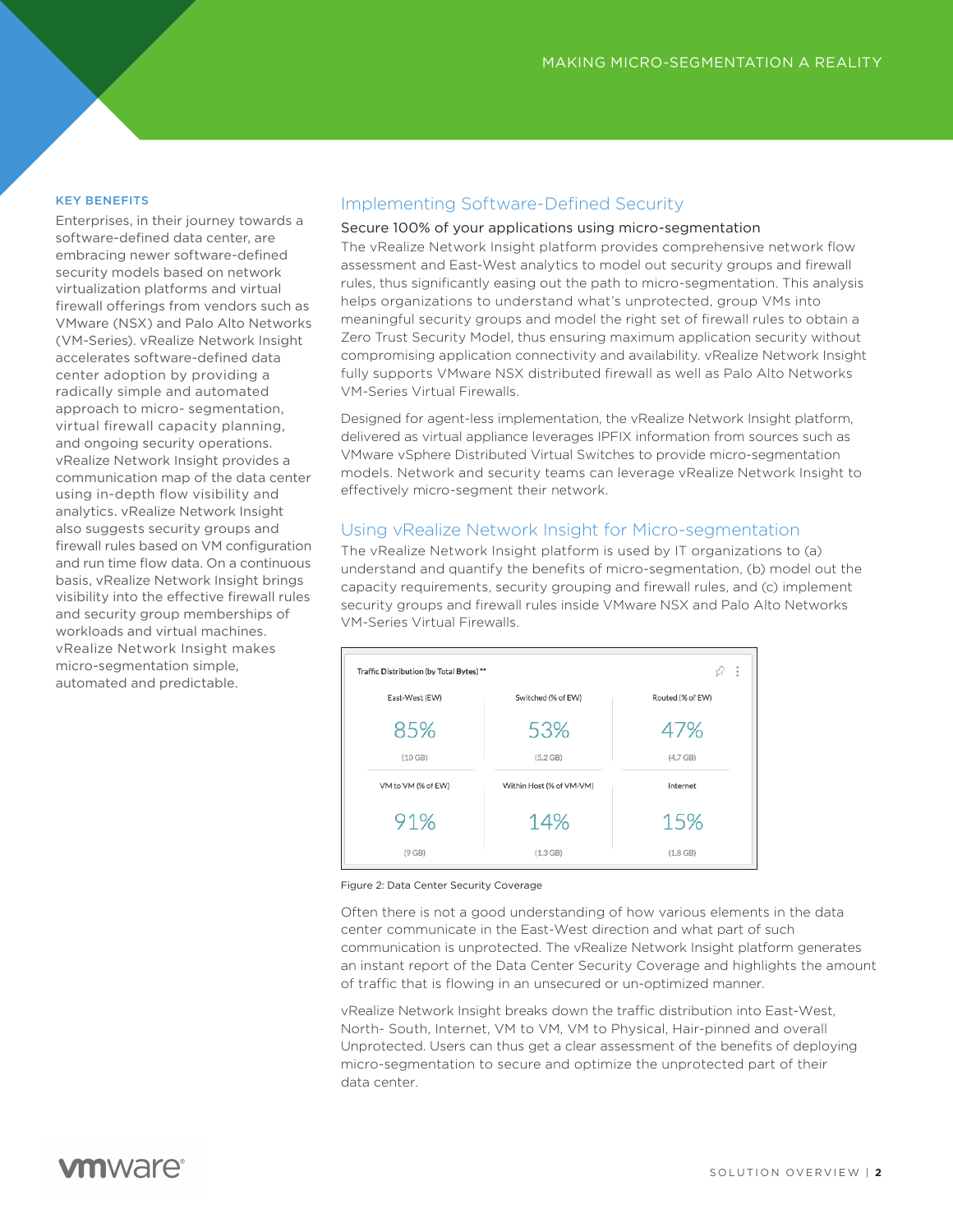

## Model Out the Security Groups and Firewall Rules

Figure 3: Micro-Segmented View of Data Center

One of the key challenges with micro-segmentation is where to start and what security groups to create and what firewall rules to put in place. Organizations need to ensure that a zero trust model is properly implemented without compromising application availability. The security planner organizes virtual and physical machines into logical groups based on compute and network characteristics and provides a blueprint to put fine-grained security controls (security groups and firewall rules) in place. Using the analysis, modeling and visualization capabilities provided by vRealize Network Insight, IT can easily design and implement security groups and firewall rules.



Figure 4: Operating A Virtual and Physical Firewall Based Environment